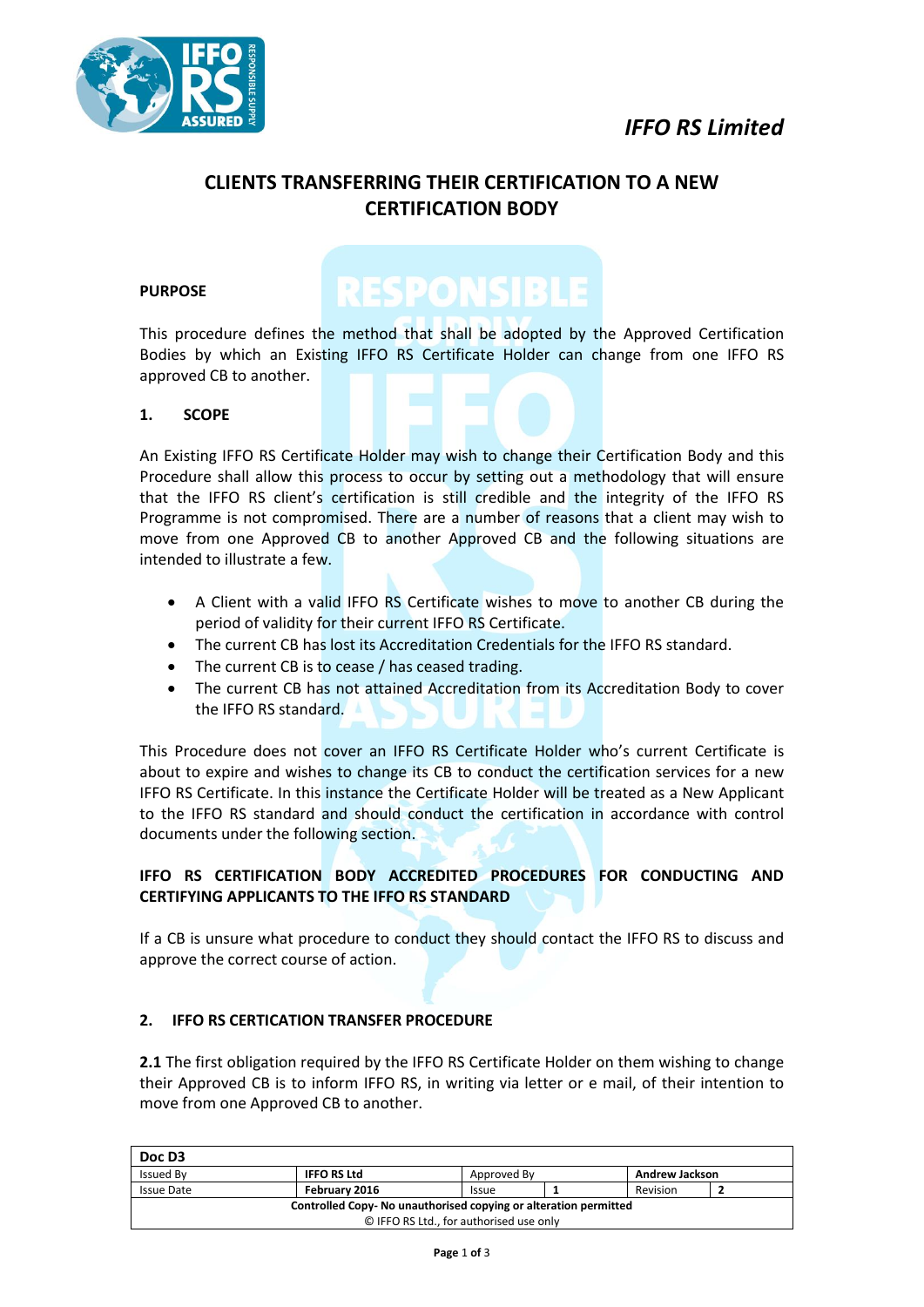

**2.2** The IFFO RS will check to ensure that the proposed new CB has the required Approval Credentials to conduct the IFFO RS Certification Services for the IFFO RS Certificate Holder and will send notification that they approve the proposed transfer. The IFFO RS Secretariat will respond back to the IFFO RS Certificate Holder in a period of **5 working days** from the receipt of the Initial Letter of Intent.

**2.3** The IFFO RS Certificate Holder on receipt of IFFO RS approval shall inform their current CB and their proposed new CB of their intention to transfer their valid IFFO RS Certificate in writing.

**2.4** The IFFO RS Certificate Holder shall authorise and direct their current CB to collate their Certification File and despatch this to the new CB **within a time period of 30 calendar days** from the receipt of the Letter of Intent to transfer their certificate to a new CB.

**2.5** The current CB shall despatch the IFFO RS Client/Applicant file to the new CB within the time period stated as long as all outstanding invoices for existing certification work have been settled. If there are outstanding accounts then the time period stated in 2.4 may be extended, on the proviso that all parties, including the IFFO RS Secretariat, are informed.

**2.6** On receipt of the IFFO RS Client/Applicant File the new CB shall conduct a Full Technical Review and ensure that any conditions for certification to the IFFO RS standard are still adhered to, e.g. the Schedule for Annual Assessment from the time the Client/Applicant was first Certified to the IFFO RS standard shall be complied with by the new CB.

**2.7** If the Certificate Holder does not require an Annual Surveillance Assessment at the time of the certificate transfer the new CB shall issue their own Certificate which states the same Scope and Period of Certification as the existing Certificate for IFFO RS and and the existing Certificate destroyed.

**2.8** The new CB shall inform the IFFO RS Secretariat and current CB on their decision to issue, or not issue, their own IFFO RS Certificate to the IFFO RS Certificate Holder **within a period of 5 working** days from the completion of their Technical Review of the Client's Certification File.

**2.9** If the Certificate Holder does require an Annual surveillance Assessment to **within 2 months** of the Transfer Request, or the Technical Review conducted by the new CB highlights concerns over the validity of the IFFO RS Certificate Holders certificate. The new CB **should withhold** issuing a Certificate until this Assessment has been successfully completed to the IFFO RS standard. The IFFO RS Certificate Holder will still be certified as their current CB will be requested **to give 3 months from the date of the Transfer Request** to maintain the Client's Certificate.

| Doc D3                                                          |                    |              |  |                       |  |  |  |
|-----------------------------------------------------------------|--------------------|--------------|--|-----------------------|--|--|--|
| <b>Issued By</b>                                                | <b>IFFO RS Ltd</b> | Approved By  |  | <b>Andrew Jackson</b> |  |  |  |
| <b>Issue Date</b>                                               | February 2016      | <b>Issue</b> |  | Revision              |  |  |  |
| Controlled Copy-No unauthorised copying or alteration permitted |                    |              |  |                       |  |  |  |
| © IFFO RS Ltd., for authorised use only                         |                    |              |  |                       |  |  |  |